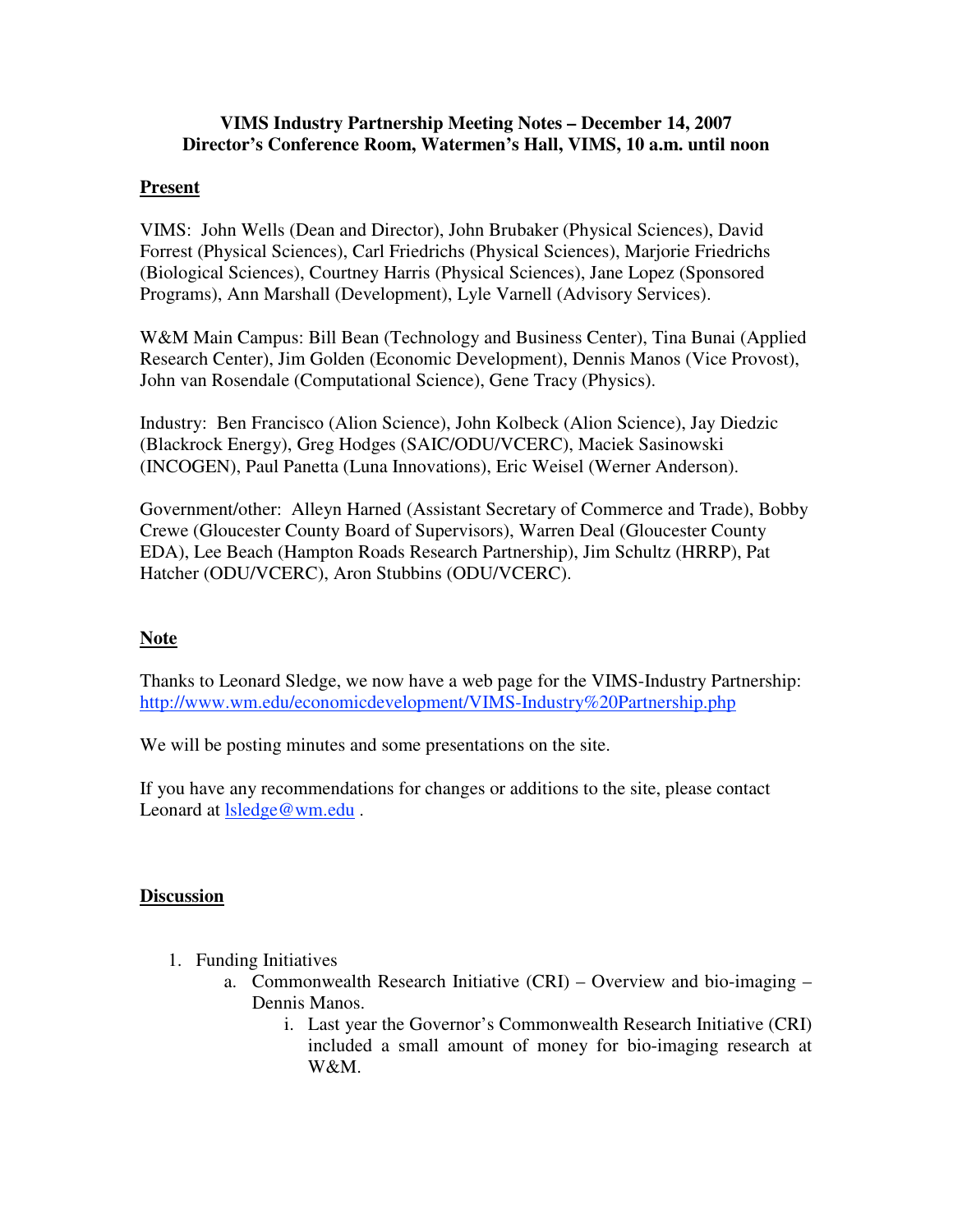- ii. This year the Virginia Research and Technology Council (VRTAC) white paper on research highlighted lifespan biology, microelectronic, and energy, and recommended funding for VRTAC and continuation of the CRI in the next biennium.
- iii. W&M put in a request for continuation of the bio-imaging funding and a piece for modeling and simulation in collaboration with ODU/VMASC and the Hampton Roads Partnership.
- iv. Dennis briefly covered a number of projects at W&M in the general area of bio-imaging.
- v. He noted that the paper said the Governor's budget may fund \$45 million for VRTAC. Funding for the CRI is not yet clear.
- b. CRI and Regional Modeling and Simulation Request -- John Van Rosendale
	- i. The PowerPoint slides for this presentation have been posted on the website (See Note above).
	- ii. Although immediate state funding may be unlikely in the current fiscal climate, our submissions attempt to lay a foundation for future funding.
	- iii. Modeling and simulation is having an expanding business impact in the region, and there are important application areas including port expansion and the vulnerability of the region to hurricane and terrorist threats.
	- iv. M&S expertise at W&M includes the human side of military simulation, traffic and supply chain modeling, hurricane probabilities and storm surge, and highly non-linear processes such as rogue waves.
	- v. In particular, there is an evolving collaboration between main campus and VIMS concerning wave-kinetic models that include nonlinear effects, better treatment of the passage of waves from deep to shallow water, the effects of bottom topography and obstacles on surface waves, and nonlinear wind-wave forcing.
- 2. Campus Broadband and Data Management Connectivity (John Van Rosendale)
	- a. The PowerPoint slides for this presentation have been posted on the website (See Note above).
	- b. The network connection between VIMS and main campus has been dramatically improved through the lease of a gigabit Ethernet line in the new buried fiber cable Verizon buried under the York River earlier this year.
	- c. Benefits of the new connectivity include televideo seminars and teletaught courses between VIMS and main campus (numerical methods, biology, computer graphics, etc.)
	- d. The SciClone computational science cluster on main campus includes a new 72-node dual Opteron, dual-core cluster.
	- e. SciClone, the College's open HPC cluster, now has a peak performance of 2 terraflops.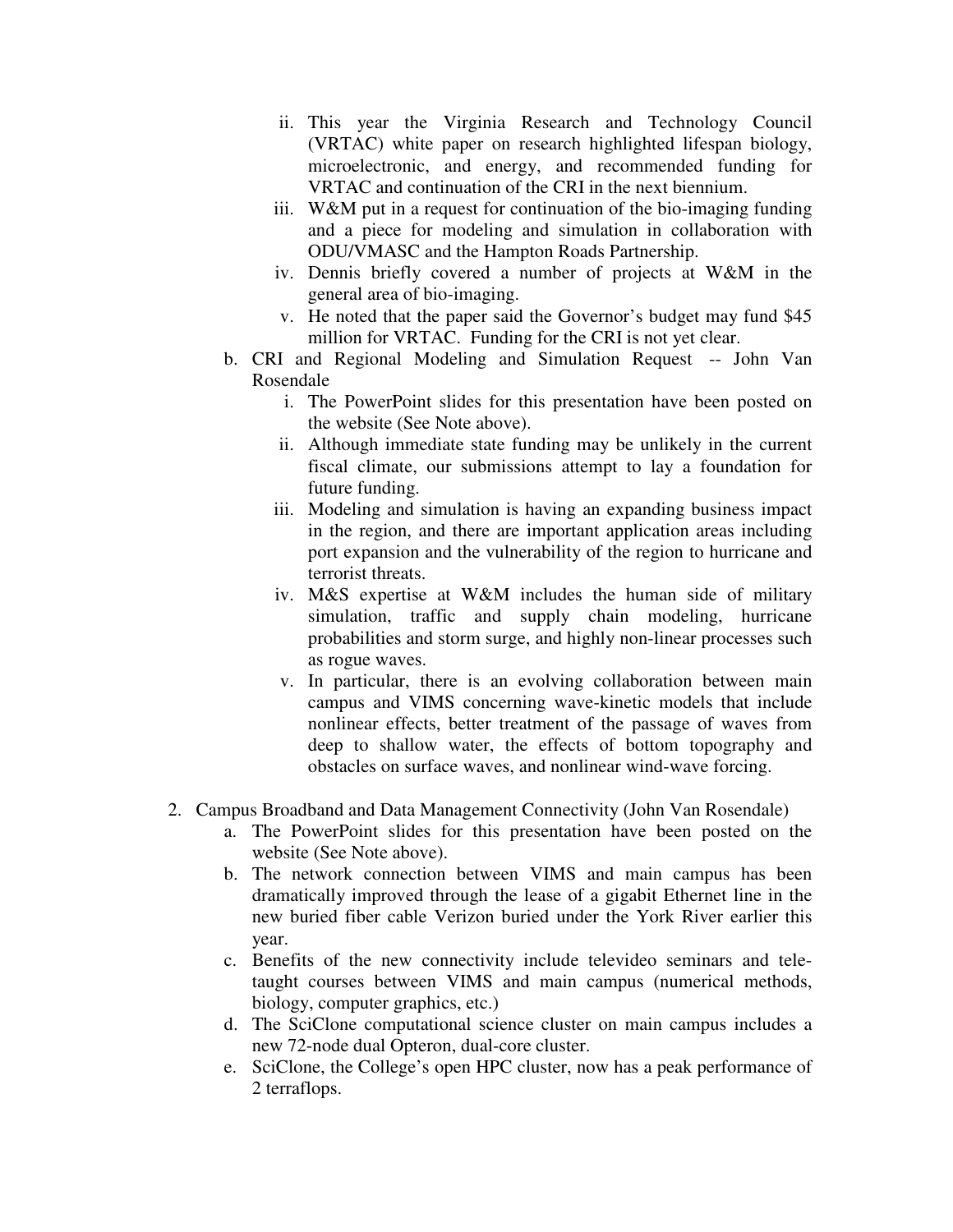- f. Part of the cost of the upgrade was paid for by Professor Harry Wang and the physical oceanography group at VIMS. With UPS and generator backup, storm surge and run-off simulation can now be done while hurricanes and Nor'easters are in progress.
- g. SciClone, which is moving to a larger space in Jones Hall, is open to all researchers associated with William and Mary.
- 3. Virginia Coastal Energy Research Consortium (VCERC) structure and marine biomass research – Patrick Hatcher (Batten Endowed Chair in Physical Sciences and director of ODU's College of Sciences Major Instrument Cluster [COSMIC] laboratory), and Aron Stubbins (Assistant Director)
	- a. VCERC's website is at http://www.vcerc.org/ .
	- b. VCERC was created "to serve as an interdisciplinary study, research, and information resource for the Commonwealth on coastal energy issues" with an initial focus on offshore winds, waves, and marine biomass.
	- c. VCERC partners are 8 Virginia universities (including W&M/VIMS), 5 government organizations and 3 industrial partners (including VIMS-Industry member SAIC).
	- d. VIMS roles are to assist ODU with biodiesel research, to assist with offshore mapping and resource location, and to provide supporting environmental detail and knowledge for the offshore seafood industry. VIMS was initially slated to receive \$75K in FY08, but that was reduced to \$67K by this year's budget cuts. VIMS would receive \$833K in FY09 and FY10 if the budget request were fully funded.
	- e. Research underway by Pat Hatcher's team at ODU is described at: http://www.odu.edu/ao/research2/vcerc/research/biodieselmembers.shtml.
	- f. ODU is exploring the potential oil content and growth patterns of various microalgae species. Production requires large areas of land (but not agricultural land), shallow ponds, and nutrient sources (e.g., waste treatment plants). There could be advantages in pumping algae out of Virginia waterways and making them cleaner.
	- g. ODU's strategy is to design bench-scale and pilot-scale facilities, test fuel efficiency, and then scale up with appropriate partner support.
	- h. One key step is to get lipids (biological molecules that are insoluble in aqueous solutions and soluble in organic solvents) out of the biomass. Professor Liz Canuel at VIMS is an expert at lipid analysis. She will also provide ODU analytical support for computing biodiesel yields from various algae fed with different nutrients.
	- i. VIMS will also support the wind research by helping create a digital database in support of the GIS work at James Madison University.
	- j. At the end of the morning, participants in the meeting completed a survey concerning attitudes about alternative energy sources in support of VCERC research.